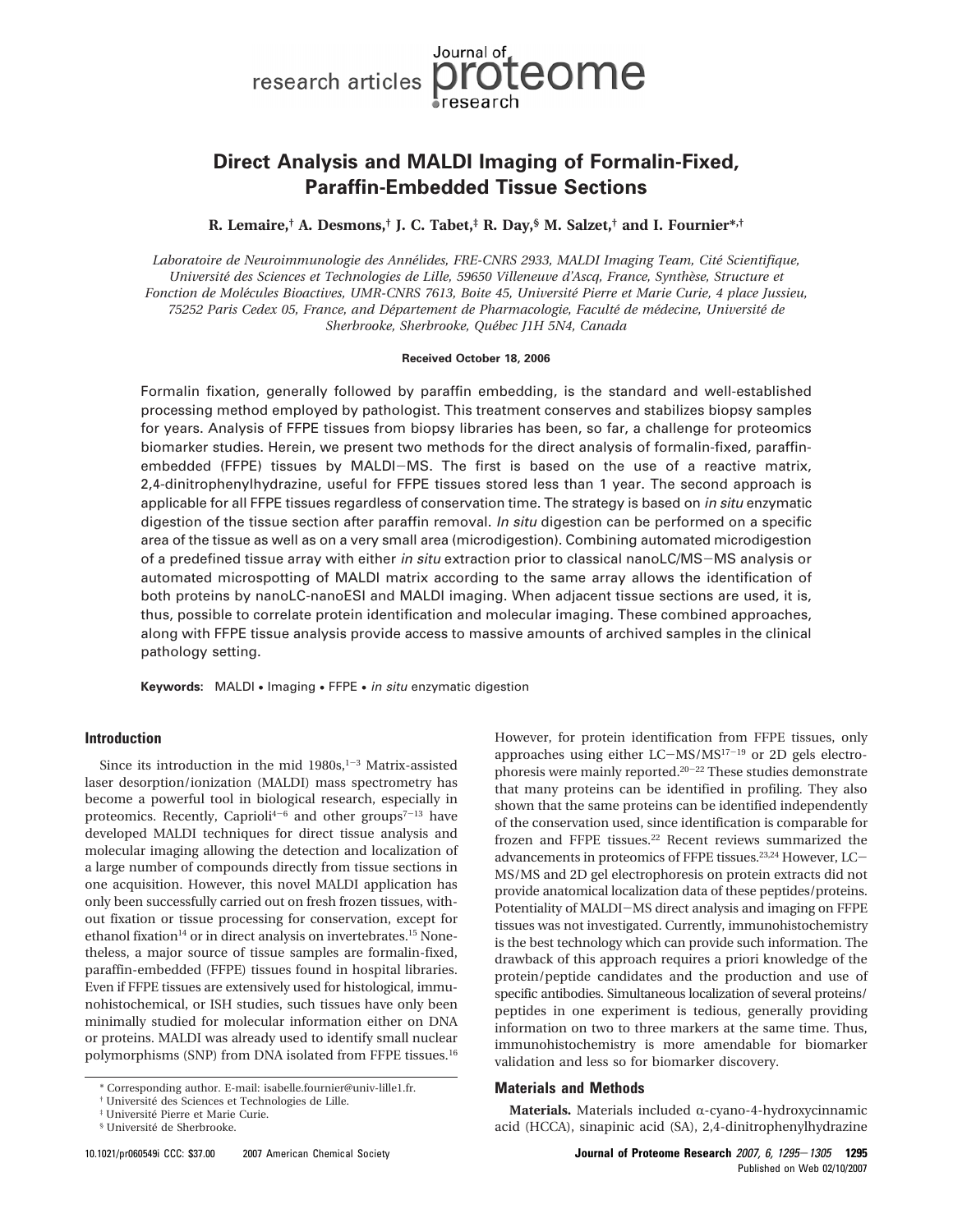

**Figure 1.** Comparison of MALDI mass spectra in the linear positive mode of the direct analysis of a <1 year old FFPE and fresh frozen rat brain tissues recorded in the same region with sinapinic acid as matrix (each experiment was conducted 5 times).

(DNPH), ammonium bicarbonate, Trisma base, xylene, ethanol, Angiotensin II, Des-Arg-Bradykinin, Substance P, ACTH 18- 39, ACTH 7-38, bovine Insulin (Sigma-Aldrich), trypsin (Promega), Asp-N and Lys-C endopeptidases (Roche), trifluoroacetic acid (Applied Biosystems), acetonitrile p.a., and methanol p.a. (J. T. Baker). Indium Teen Oxide (ITO)-coated glass slides were from Bruker Daltonique (Wissembourg, France).

**Tissue Fixation.** Adult male Wistar rats weighing 250-350 g (animal welfare accreditation by the French ministry of the agriculture No. 04860) maintained under standard care were used. Five animals were sacrificed by decapitation and immediately dissected to remove the brain. Tissues were frozen at  $-80$  °C for good conservation. Formalin fixation was obtained according to classical procedures. Briefly, after dehydratation in successive graduated ethanol baths, tissue was fixed with 4% formalin in Tris-HCL buffer, pH 7.4, for 24 h. Tissues were then embedded in paraffin using xylene and strored in a box at room temperature until use.<sup>25</sup>

**Tissue Dewaxing and Preparation.** Tissue sections of 10 *µ*m were applied onto ITO-coated conductive glass slides. Paraffin was removed by 2 washes in xylene for 5 min and lightly rehydrated with a graded ethanol series (100%, 96%, and 70%) before drying at room temperature.<sup>25</sup>

**FFPE Tissues Stored for 6 Months.** 2,4 Dinitrophenylhydrazin (2,4-DNPH) or a mix of 2,4-DNPH and HCCA was used as matrix. A total of  $20-30 \mu L$  of the mix was applied onto the tissue using a micropipette and dried at room temperature.

**FFPE Tissues Stored for 2 Years. For Direct Analysis:** Several spots of 2  $\mu$ L of enzyme (trypsin 0.033  $\mu$ g/ $\mu$ L in 25 mM Tris buffer, pH 7.4) were performed at different spots on the tissue to obtain representative proteins/peptides profile. Enzymatic digestion was performed at room temperature after covering the tissue section to decrease liquid evaporation. Every 10 min, enzyme was again deposited on the same spots. After final digestion, tissue was rinsed with 80% ethanol. Matrix (30 *µ*L) was then applied on the tissue.

**Functionalized Magnetic Beads Extraction of Peptides from Tissue.** Extraction/purification of the sample was performed

using Clinprot purification (C8/C3) system from Bruker Daltonics according to the manufacturer's protocols adapted for the tissue.

For a section of 2 cm  $\times$  2 cm, after enzymatic digestion, 15  $\mu$ L of binding solution was directly applied onto the tissue during 1 min, then 15  $\mu$ L of magnetic bead was added on the slice. Extraction occurred during 10 min. During this step, beads and enzymatic results were mixed three times using a micropipette directly onto the tissue.

Then, digestion solution and beads were deposited into a polypropylene tube and washed three times using 500 *µ*L of H2O/0.1% TFA. Peptides were eluted with 30 *µ*L of ACN/H2O-0.1% TFA. MALDI/MS analysis can be performed after the resulting solution is mixed with MALDI matrix (HCCA, 10 mg, ACN/H20-0.1% TFA (2:1 v/v)) or after solvent evaporation and dissolution in 10 *µ*L of water.

For nanoLC-MS/MS identification, peptides were redissolved in  $H_2O/MEOH-0.1%$  formic acid (9:1 v/v) after elution and evaporation.

**For MALDI Imaging:** Spots of enzyme (trypsin at 0.1 *µ*g/*µ*L in 25 mM ammonium bicarbonate filtered in a 0.45 *µ*m Pall GxF/GHP filter) were performed using a high accurate position automatic microspotter (MALDI Sun Collect Spotter, Gmbh germany) operated with a 75 *µ*m capillary column. Thus, the whole tissue section was microspotted with enzyme following a regular raster of spots of ∼300 *µ*m size. Flow rate was set after optimization to 300 nL/s, and 300 nL of trypsin was applied each second at different spots covering the surface of tissue. The program was repeated several times to increase time of digestion. A total of 300 nL of HCCA matrix was then spotted on the same spots as for the enzyme using the same program. No ethanol wash step was used between trypsin and HCCA in that case.

**Mass Spectrometry. 1. MALDI**-**MS.** MALDI-TOF mass spectra were performed on a Voyager-DE STR mass spectrometer (Applied Biosystems, Framingham, MA) with delayed extraction (DE) and a 337 nm pulsed nitrogen laser operating at 3 Hz and 2 ns pulse width. Either HCCA, SA, or 2,4-DNPH was used at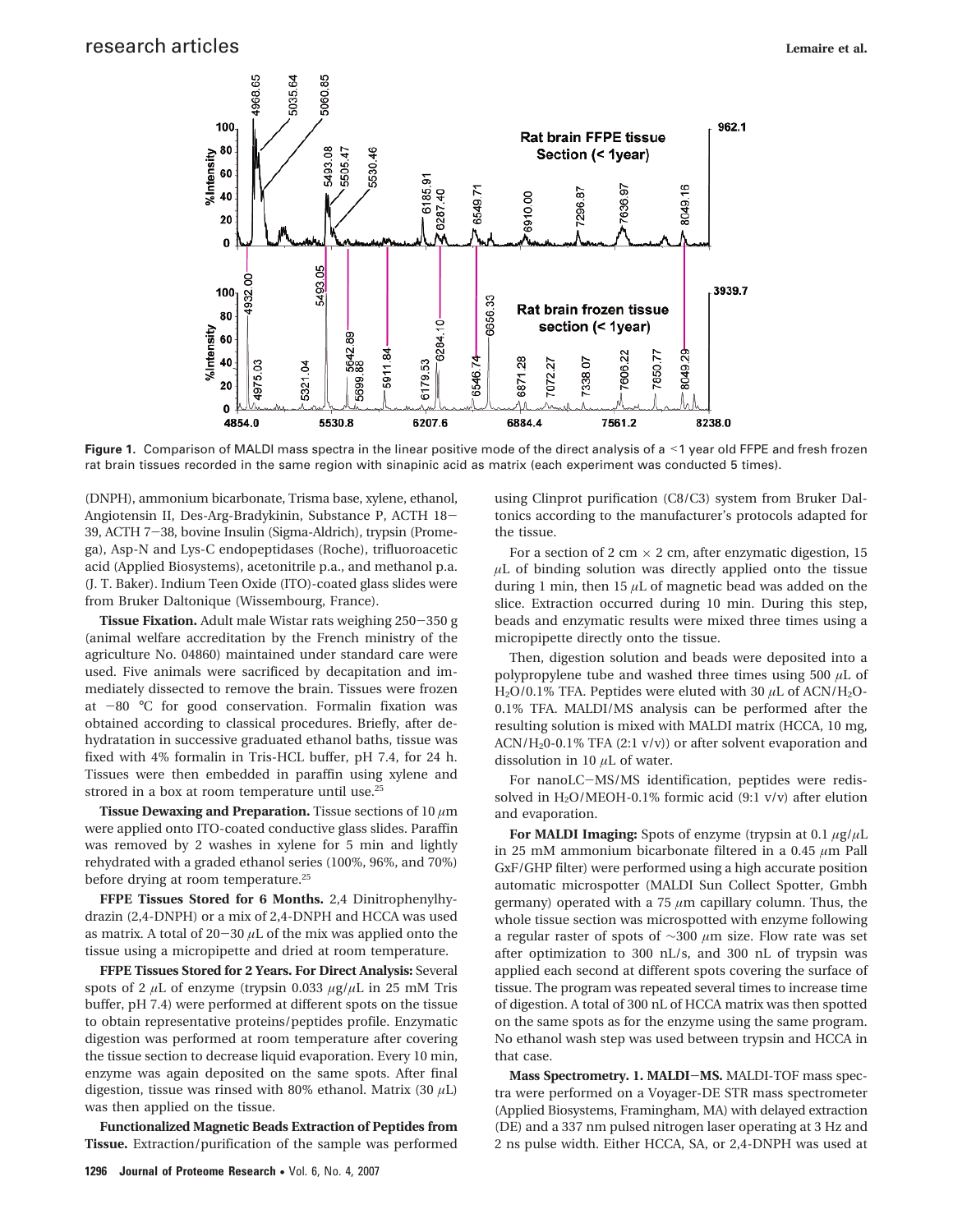

**Figure 2.** MALDI mass spectrum in the linear positive mode of the direct analysis of a <1 year old FFPE tissue using 2,4-DNPH as matrix. (Inset) Zooming compares this spectrum to the one recorded in the same conditions and in the same region of the rat brain of a fresh frozen tissue (each experiment was conducted 5 times).

concentrations of 10, 20, or 4 mg/mL, respectively, in ACN/  $0.1\%$ TFA:H<sub>2</sub>O (2:1, v/v). Matrices were applied onto the tissue using a micropipette (typically 20 *µ*L for a whole rat brain slice) and then dried at room temperature. External calibration was performed using a mixed solution of peptides (Bradykinin 1.6 *<sup>µ</sup>*M, Substance P 1.6 *<sup>µ</sup>*M, ACTH 18-39 1.6 *<sup>µ</sup>*M, ACTH 7-38 2  $\mu$ M, bovine Insulin 4.8  $\mu$ M, and bovine Ubiquitin 4.8  $\mu$ M in H2O). Slices were visualized in the mass spectrometer using a color CCD camera (SONY). Each recorded mass spectrum resulted from the average of 200 laser shots on the area of interest. Acquisition parameters were set as follows: for HCCA and 2,4-DNPH matrices (mass range 500-10000*)*, acceleration voltage, 25kV; first grid voltage, 94%; guide-wire voltage, 0.05%; extraction delay time, 200 ns.

**2. MALDI-Imaging.** For MALDI-IMS of fixed and paraffinembedded tissues stored for 6 months, imaging was performed on an Ultraflex II TOF-TOF (Bruker Daltonics, Bremen, Germany). After a dewaxing step, images were obtained in positive linear mode using a mixture of HCCA and 2,4-DNPH  $(1:1, v/v)$ . A total of 30  $\mu$ L of the mix was applied onto the tissue using a micropipette and dried at room temperature. Acquisition was realized using a 337 nm, pulsed nitrogen laser, with a repetition rate of 50 Hz. For image reconstruction, the Flex-Imaging v. 1.0.6.0 software (Bruker Daltonics, Bremen, Germany) was used. For positive mode, 12 000 points covering the whole slice with 100 laser shots per position were scanned. From each position, the software measures an average mass spectrum with its coordinates on the slice.

For MALDI-IMS of fixed and paraffin-embedded tissues stored for 2 years, imaging was performed on the voyager DE STR, using MALDI Imaging Tools (M. Stoeckli, Novartis, Switzerland) for image acquisition and reconstruction by screening 8000 points on the tissue section (30 shots averaged by position). Images were overlaid with the picture of the tissue slice before experiments using PaintShop Pro X software.



**Figure 3.** MALDI molecular images reconstructed from the data recorded on a <1 year old FFPE tissue performed on MALDI-TOF/TOF with a 2,4-DNPH and HCCA mix as matrix (each experiment was conducted 5 times).

**3. MALDI**-**MS/MS.** MALDI-MS/MS experiments of 2 years old FFPE tissue sections after *in situ* digestion of the whole tissue section was performed on an Ultraflex II TOF-TOF instrument (Bruker Daltonics, Bremen, Germany) equipped with LIFT III cell and smart beam laser with a repetition rate up to 200 Hz. For MS/MS experiments, parameters were set as follow: laser repetition rate was 100 Hz with 33% attenuation; ion source voltages were respectively 8 and 7.3 kV on MALDI sample plate and first electrode; LIFT cell was pulse from ground for electrode 1 and 2 to 19 kV, and in the last step,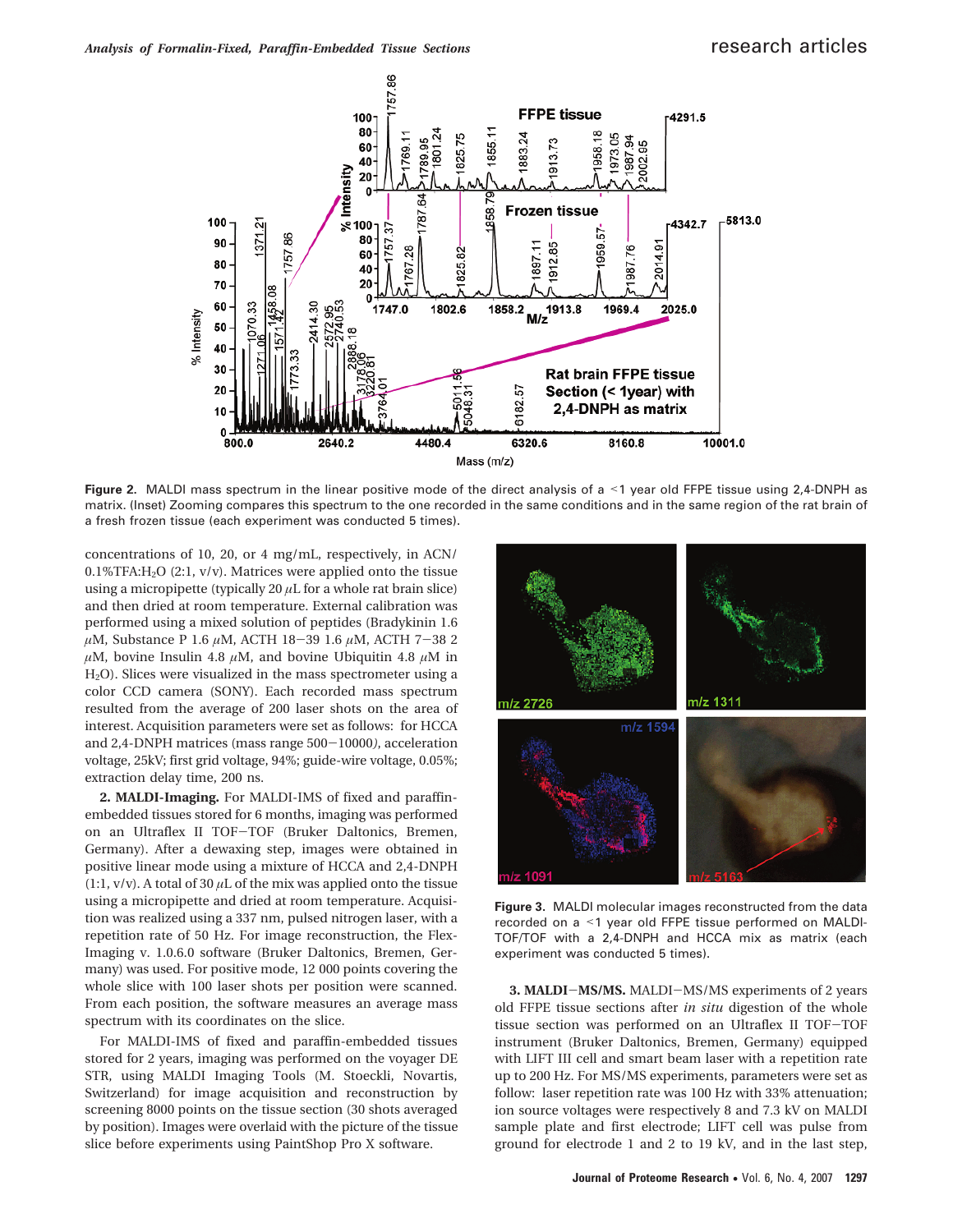

**Figure 4.** MALDI mass spectrum in the linear positive mode of the direct analysis of a  $>1$  year old FFPE tissue (here 2 years) using sinapinic acid as matrix (each experiment was conducted 5 times).

electrode 3 was decreased to 3.2 kV; reflector end voltage was set to 29.5 kV and mid-grid to 13.85 kV. For MS/MS experiments, no collision gas was used. All protein identifications in databanks on the TOF-TOF instrument were performed using the Biotool 3.0 interface (Bruker Daltonics, Bremmen, Germany) connected to Mascot search engine and interrogating the Swiss-Prot databank.

**4. NanoRPLC**-**MS/MS.** Analyses were performed on an ion trap mass spectrometer (LCQ deca XP plus, Thermo electron). For each run, 0.5 *µ*L of digest was injected with a Switchos Autosampler (Dionex Corporation) and separation performed on a reverse-phase C18 silica-bonded stationary phase (75 *µ*m i.d., 150 mm long, 3 *µ*m-100 Å pore size, Dionex Corporation). Samples were washed during 2 min at 10 *µ*L/min with 100% mobile phase A  $(95\% \text{ H}_2\text{O}, 5\% \text{ ACN}, \text{ and } 0.1\% \text{ formic acid}).$ Peptides were eluted using a linear gradient of 1%/min mobile phase B (80% ACN, 20%  $H<sub>2</sub>O$ , and 0.08% formic acid) during 70 min at a flow rate of 0.200 *µ*L/min. The LCQ was operated in a data-dependent MS/MS mode in which one MS full scan was followed by one MS/MS scan on the most abundant peptide molecular ion. Collision energy was set to 35%. The heated capillary temperature and electrospray voltage were 160 °C and 1.5 kV, respectively.

Protein identification was performed with the Mascot sequence query search program using the Swiss-Prot database filtered for the taxonomy "rattus". A tolerance of 2 Da for peptide and 0.8 Da for MS/MS was fixed. Only protein sequences with MOWSE score higher than 32 (indicating significant homology or identity) and identified in several samples representing 2 significant MS/MS were considered. Methionine oxidation was defined as variable modification.

## **Results**

Formalin fixation is known to induce methylene bridges between free amine groups, especially between amino groups of the lysine lateral chains or the N-terminal of proteins. The fixation process has also been described to continue during conservation of the sample. Thus, direct analysis and MALDI imaging were used in the present study in relation to conservation time of the tissue samples using rat brain FFPE tissue blocks as models.

In a first approach, FFPE tissues that were fixed for over 24 h and stored for less than 1 year were examined and compared to fresh frozen tissue samples in terms of spectra quality (i.e., signal intensity and resolution, signal-to-noise ratio, and mass range) by direct MALDI analysis. Sinapinic acid (SA) and  $\alpha$ -cyano 4-hydroxycinnamic acid (HCCA) matrices were both tested and results compared with those of frozen tissues. For both matrices, decreased signal intensity and number of peptides/proteins detected were observed in FFPE tissues. Loss of signal was especially important in the higher mass range and in particular using HCCA as matrix. The best results in terms of signal intensity and mass range were obtained using SA. A comparison of direct MALDI analysis of FFPE tissues versus frozen tissues (Figure 1) with SA as the matrix shows that the same ions are observed on both mass spectra, although the signal intensity is slightly lower for FFPE tissues and the relative peak intensities differ. A most striking observation appears in the peak shape, FFPE tissues present multiple overlapping peaks resulting in loss of resolution and difficulties in mass measurement, whereas frozen samples present classical single peak shapes and optimal resolution. Multiple peaks showed a repetition of  $+12$  Da to the  $[M + H]$ <sup>+</sup> ion generally observed (e.g., *m*/*z* 5493.08 and *m*/*z* 5505.47). The formation of these multiple peaks is directly connected to the process of formalin fixation and has previously been described.<sup>26,27</sup> These adducts' formation can be explained by a mechanism described by Metz et al.<sup>28</sup> suggesting the formation of a Protein-N=CH<sub>2</sub> compound (with  $\Delta M = 12$ ). FFPE tissues can be examined using direct MALDI analysis, but a decrease in signal intensity and resolution was observed. Protein cross-linking cannot be reversed resulting in observed difficulties. In addition, it is likely that nonreacted formalin molecules are also problematic for MALDI analysis.

Accordingly, we examined the possibility of neutralizing residual formalin molecules to improve the signal. In traditional analytical procedures, 2,4-DNPH was successfully used to detect the presence of ketone or aldehyde molecules in solution. Moreover, 2,4-DNPH was used as a MALDI matrix<sup>29</sup> by reacting with reactive functions and especially free aldehydes. Here, we show that 2,4-DNPH can be used as matrix for direct tissue analysis (Figure 2). When used on FFPE tissues, this matrix provides excellent results. A large in-signal intensity is observed for the *m*/*z* range corresponding to peptides greater than 5000 kDa, and the peak of adducts corresponding to protein $-N=CH_2$  ions is suppressed (Figure 2). Adducts' suppression allows for a much more precise *m*/*z* determination, and for peptide mass range, MALDI direct analysis performances are similar to those of frozen tissues. Even though methylene bridges are very strong links, it is still likely that the 2,4-DNPH is able to neutralize aldehydes which have not reacted with NH2 groups, resulting in increased signal of the unreacted species. While 2,4-DNPH performs well on tissues, for higher masses, direct analysis remains difficult. One of the major obstacles for the use of this matrix in MALDI imaging has been the crystallization pattern. 2,4-DNPH crystallizes in long needles that do not properly cover the entire surface of the tissue. However, a mixture of 2,4-DNPH with HCCA in equal proportion preserves the benefit of the DNPH, i.e., neutralization of formalin, while HCCA gives the desired even crystallization across the tissue surface. This matrix mix was then used to perform MALDI imaging on FFPE rat brain tissue sections stored for 6-12 months. As shown in Figure 3 for reconstructed images from data recorded in the cerebellum, specific localization of peptides is observed as given in examples for *m*/*z* 1075, 1594, 2726, and 5163 ions.

For FFPE rat brain tissues stored over 1 year, it is impossible to obtain good signal by direct analysis of tissue after paraffin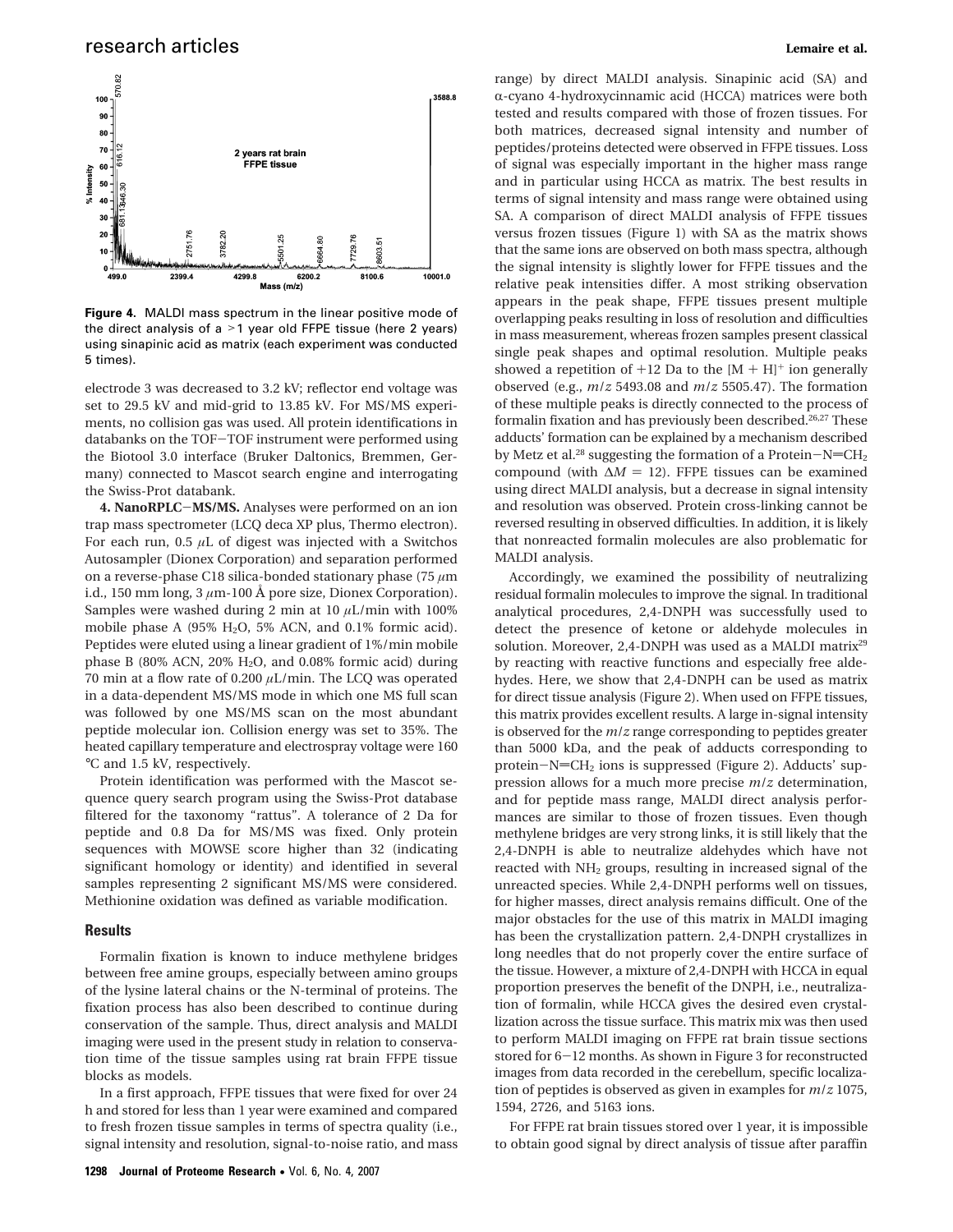

**Figure 5.** MALDI mass spectrum in the linear positive mode of the direct analysis of a 2 years old FFPE tissue section after in situ trypsin digestion of the whole tissue section (15 min) and MALDI metastable decay spectrum resulting from the fragmentation of the  $m/z$  1572.68 parent ion using MALDI-TOF/TOF instrument (each experiment was conducted 5 times).



**Figure 6.** Comparison of the MALDI mass spectra in the linear positive mode of the direct analysis of a 2 years old FFPE rat brain tissue sections after in situ trypsin or V8-protease digestion using HCCA as matrix (each experiment was conducted 5 times).

removal (Figure 4). This phenomenon can be attributed to formalin reticulation which progresses with time, creating a particularly abundant protein network. For such tissues, another analytical strategy must be developed. Considering that the methylene bond is a strong link that is difficult to break without destroying the peptide backbone, we designed a biochemical approach using endopeptidase enzymatic digestion. Recently, this approach was successfully applied for protein identification from formalin-fixed tissues using LC-MS/MS.17-<sup>19</sup> However, to our knowledge, direct digestion on FFPE tissues for direct MALDI-MS analysis has never been tested. Whole tissue digestion was carried out by covering the entire section with enzyme solution. Numerous signals (>300)

corresponding to digested peptides were observed, as presented in Figure 5 for a 15 min trypsin digestion. Interestingly, because very low fragmentation yields are obtained (even on frozen sections), as previously described,<sup>30</sup> enzymatically digested peptides present the classical behavior of peptides toward fragmentation. Metastable decay experiments performed on observed peptide ions with a MALDI-TOF/TOF directly on the tissue after digestion enabled us to identify several proteins, as illustrated for the fragmentation study of a peptide at *m*/*z* 1372.68 that was identified to be the hemoglobin  $\alpha$ -chain by data bank interrogation with an ion score of 18 fragments of MS/MS identified on 58 total fragments possible (mainly b and y fragments, which is consistent with the experiments), con-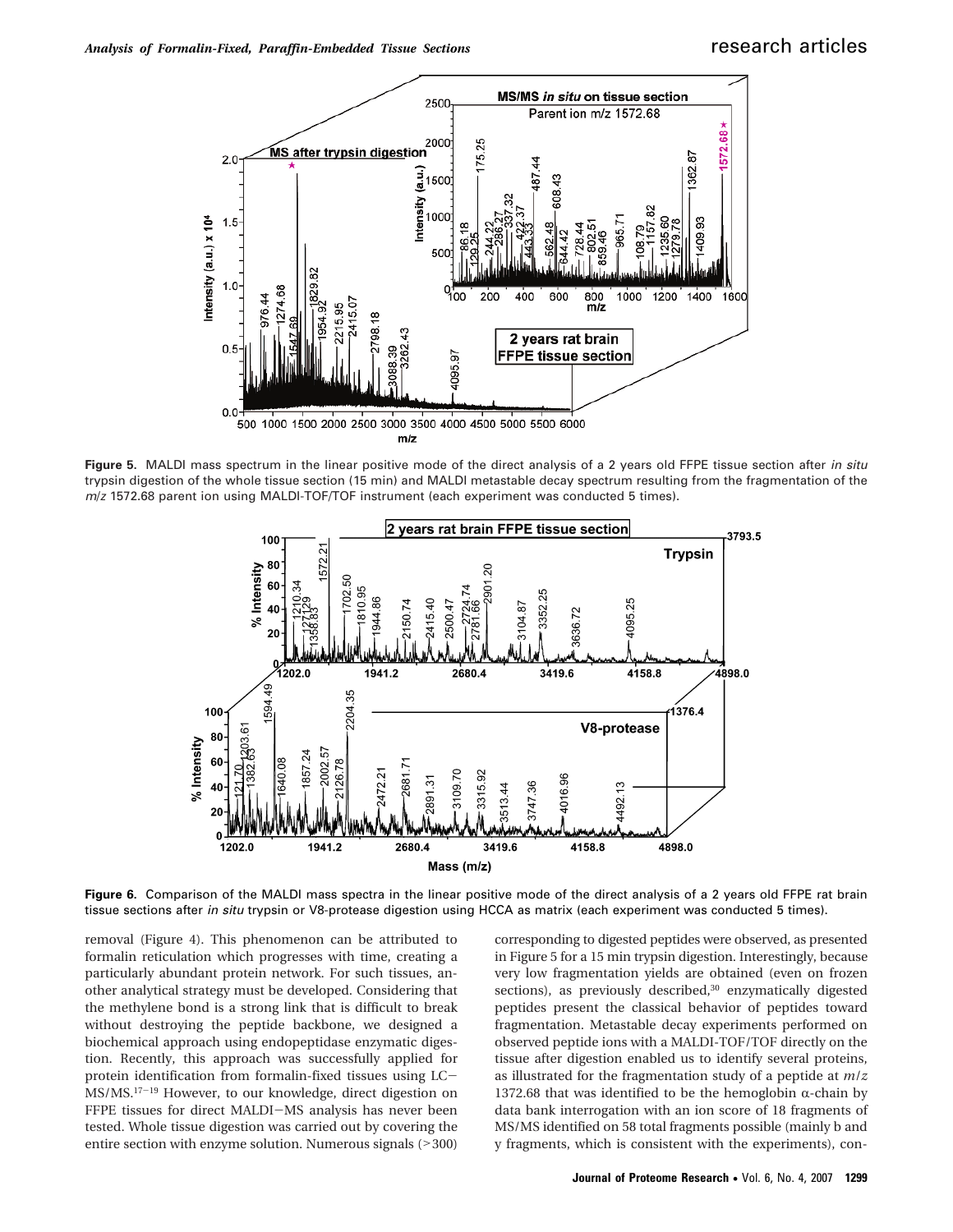

**Figure 7.** Comparison of the MALDI mass spectra in the linear positive mode of the direct analysis of a 2 years old FFPE rat brain tissue sections after in situ trypsin digestion or HES staining followed by in situ trypsin digestion using HCCA as matrix (each experiment was conducted 5 times).

firming that the peptides correspond to digested peptides within the tissue. Other proteins such as  $\beta$ -tubulin were also identified in the same way.

Several parameters, such as the buffer used, the concentration of the enzyme, and the temperature and time of digestion, were tested. Tris or bicarbonate buffers gave similar results. In regards to temperature, digestion was preferably carried out at ambient temperature, and no major difference was observed when compared with a digestion at 37 °C, probably due to the strong concentration of enzyme used. Concerning the time of digestion, many signals were obtained with very short incubations (2 min) as well as longer ones (up to 3 h), but depending upon the time of digestion, peptide profiles were very different, with much lower mass ions (or peptides) obtained for longer digestion time. These incubation times remain shorter than the traditional overnight digestions which could lead to signal saturation due to the abundance of detected peptides. In all cases, experiments were highly reproducible for identical incubation times and enzyme concentrations. Various enzymes were tested, mainly, V8 protease, AspN, and Lys C endopeptidases. As expected, specific profiles were obtained depending upon the enzyme used (Figure 6). Other fixation procedures were studied (e.g., Bouin's protocol<sup>25</sup>) and successfully analyzed after enzymatic digestion (data not shown). It is thus possible to obtain and detect peptides/proteins directly from fixed tissues, by MALDI direct analysis after enzymatic digestion with various types of enzyme regardless of the fixation process used.

The same *in situ* digestion experiments can be carried out on microareas (up to 1 mm) by microdepositing the enzyme solution on specific areas of the tissue using either a micropipet for largest spots or a very fine capillary for smallest ones. Digestions on very small areas give excellent results. Microdigestion presents several advantages including less complex peptides/proteins mixtures, since less of these compounds are present on smaller areas, better enzymatic hydrolysis yields, and minimized delocalization, since at maximum delocalization we reach the dimension of the microarea. Comparison of

digestion profiles obtained from two different regions of the same rat brain section after MALDI direct analysis shows that digestion peptides are very different, thus, validating the strategy.

Moreover, to obtain MALDI direct analysis of tissues compatible with histological procedures and in particular with histological staining methods that are classically used in hospitals for diagnosis of biopsy samples, 2 year old rat brain FFPE tissue sections were submitted to enzymatic digestion following coloration. Chaurand et al. have shown that only some staining procedures were compatible with direct analysis, as well as imaging of frozen tissues.<sup>31</sup> The area of interest can be located, then directly analyzed by mass spectrometry after matrix deposition. In our study, methylene blue, toluidine blue, and hematoxylin eosin safran (HES) staining were tested and compared to adjacent unstained tissue sections using direct MALDI analysis in the same regions after microspotting of the enzyme solutions. This procedure resulted in acceptable signal levels (Figure 7). The detection of peptides is slightly lower than that for untreated tissue, in the mass range of 1000-1500 and <sup>1800</sup>-2300 u, but is basically the same as observed in unstained sections. This phenomenon has also been noted during the study of frozen tissues by Chaurand et al.,<sup>5</sup> and for FFPE tissues, a correlation between time and coloration of the tissue leads to a considerable reduction of spectral quality. Nevertheless, when traditional times of staining are used, very good signals, mainly equal to signals obtained from unstained sections, were observed for direct MALDI analysis after trypsic digestion.

To improve protein identification, extraction procedures after *in situ* digestion were tested. Various extraction procedures were examined (see Figure 8), including Tris buffer,  $H_2O$ , ethanol, and direct deposition of functionalized magnetic beads (C8 or C3 functionalized silica beads). The mass spectra show that certain ions present very different abundance depending on the extraction conditions. These results provide evidence for the importance of the extraction step that orientates protein identification depending on the physicochemical properties of the buffer or support used inducing a prefractionation of the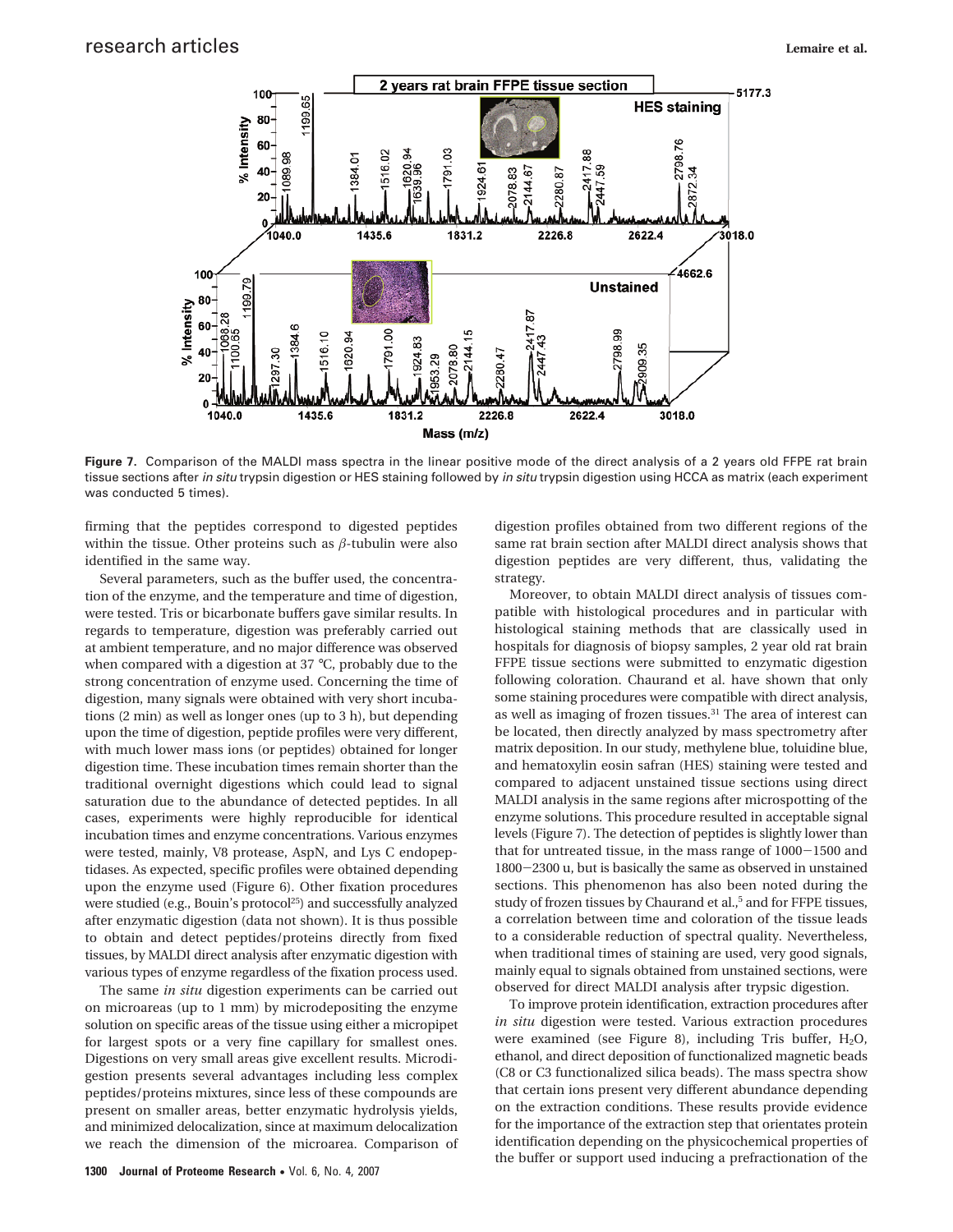

**Figure 8.** Comparison of the MALDI mass spectra in the linear positive mode of the direct analysis of a 2 years old FFPE rat brain tissue section after in situ trypsin digestion followed by extraction of digestion peptides by  $H_2O$ , C8-functionalized silica magnetic beads, or C3-functionalized silica magnetic beads using HCCA as matrix (each experiment was conducted 5 times).

very complex sample. The extraction of digestion peptides was followed by a purification step for desalting and buffer removal when needed (i.e., Tris buffer or ethanol extraction) before injection on a nanoLC-nanoESI system. Finally, different strategies can be used to obtain protein identification. The different strategies tested are schematically represented and summarized in Figure 9. Basically, it is possible to work directly on tissue up to the step of digestion peptides' extraction for the LC-MS and MS/MS analyses. Here, it is again possible to choose either to perform a global digestion of one part of the tissue section before extracting the resulting peptides using either EtOH, Tris buffer, or functionalized magnetic beads. In another strategy, enzymatic digestion can be performed on a microarea (as previously presented) by rastering the tissue and using an automatic microspotter. In this case, digested peptides can be extracted by covering the whole tissue with Tris buffer and pipetting it for analysis. It is also possible to scrap one part of the tissue section (e.g., the half), transfer the tissue pieces into a tube, and perform the enzymatic digestion before analysis by nanoLC-MS and MS/MS.

The methodology was validated by comparing the nano-HPLC profiles for the different strategies Comparable results were obtained for the same extraction protocols, demonstrating that *in situ* digestion and extraction yield identical results as *in vitro* ones. Figure 10 shows a chromatogram obtained from the total ion current of the mass spectrometer detector against the retention time obtained after on-tissue digestion with trypsin and extraction using C8 functionalized silica beads of a whole part of the FFPE tissue. Measuring *m*/*z* of peptides for each chromatographic peak, performing automatic MS/MS experiments on the most intense ones, and using these data for databanks analysis, we identified more than 100 proteins with this approach (Table 1). All proteins identified are proteins expected to be found in rat brain. From the databases, subcellular localization of these proteins was obtained, and notably, proteins from very different cellular compartments such as the cytoplasm, nuclear envelope, or cytoskeleton are

present, demonstrating that "MALDI enzyme assisted direct analysis" digestion not onlyoccurs at the surface of the cell, but also produces an efficient hydrolysis within cells. Similarly, identified proteins are implicated in very different biological activities (e.g., enzyme, regulation, or signal transduction) demonstrating that this strategy can obtain a large panel of protein functions. Moreover, detection of very high mass proteins directly from tissue, for example,  $Na^+/K^+$  transporting ATPase (111 kDa) or neural cell adhesion molecule (95 kDa), was also possible. Validation of this strategy on *in situ* enzymatic digestion of FFPE tissues was carried out with a similar analysis by nanoLC-MS/MS of frozen tissues treated with trypsin, using the same digestion time and studying the same area of the brain, resulted in very similar protein profiles.

The last challenge was to attempt MALDI imaging of FFPE tissues of greater than 2 years using the enzymatic digestion strategy. Digesting the whole tissue section was possible but would have produced a possible delocalization of certain peptides liberated in the digestion process. Different solutions were tested to limit this phenomenon, including a vaporization of matrix, ionic matrices,<sup>30</sup> or the use of an automatic spotter which allows the deposition of microdroplets of matrix point by point.32 Studies clearly demonstrate that the microspotting method is the best suited for MALDI imaging. Rastering the tissue section with automatic microspotting of trypsin enzyme results in digest peptides profiles of the whole sample with a limited delocalization to within the size of the matrix spot (i.e., 300  $\mu$ m). For these studies, classically used Tris buffer was replaced with bicarbonate buffer to avoid desalting steps. Digestion was efficient only after several spottings of the enzyme (2 or 3 depending on the deposited volume) on the same spots, thus, requiring a high-accuracy positioning microspotter. After digestion, matrix solution was then spotted on the same spots as the enzyme, and the tissue section was submitted to MALDI analysis, recording the images following the same path of deposition. From the data recorded, images of numerous proteins could be indirectly obtained by looking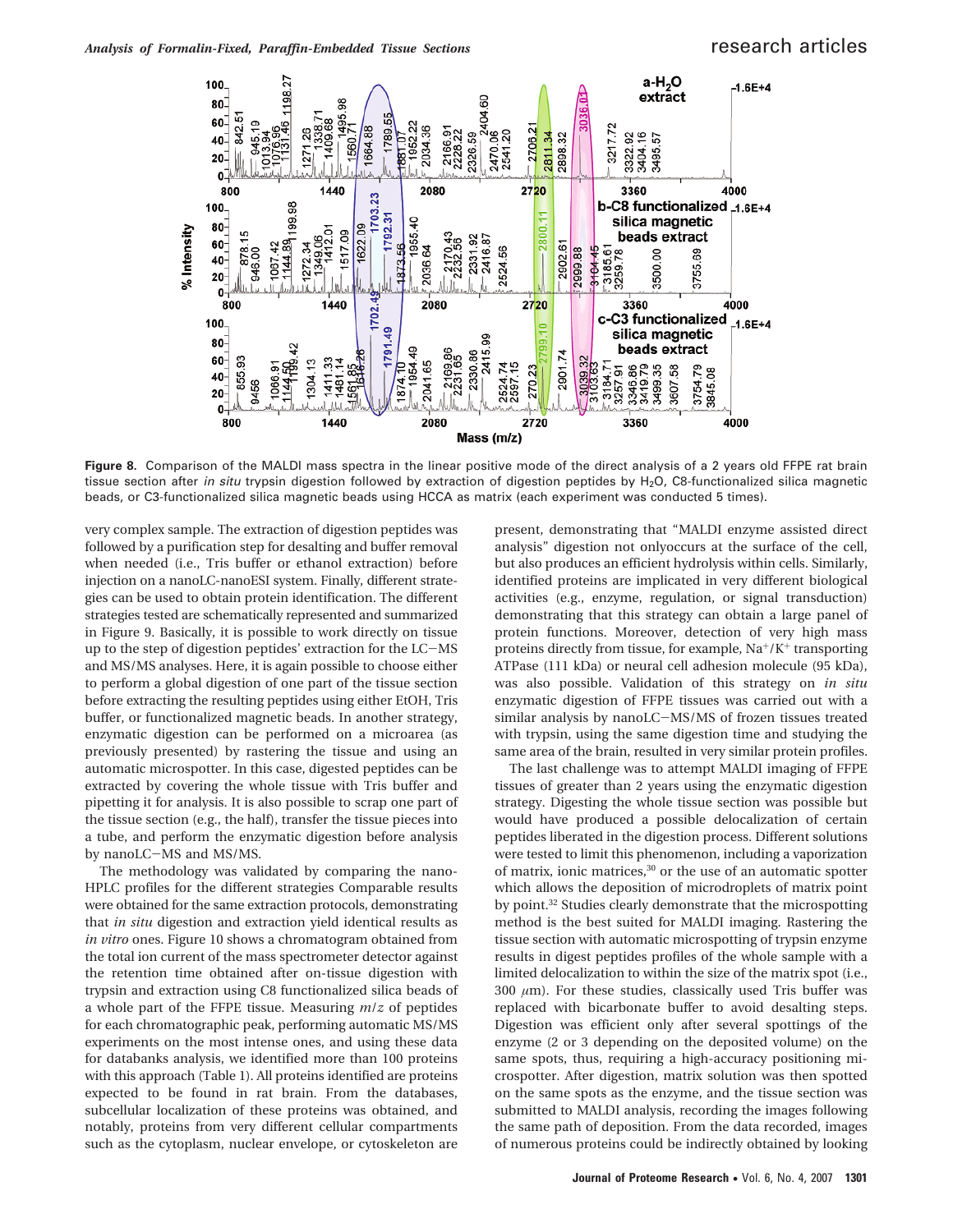# **research articles Lemaire et al. Lemaire et al. Lemaire et al.**



**Figure 9.** Schematic representation of the different strategies explored for obtaining identification and/or images of proteins directly from FFPE tissues independently of storage length.



**Figure 10.** nanoLC chromatogram of C8-functionalized silica magnetic beads peptides extracts on a 2 years old FFPE rat brain tissue section after in situ trypsin digestion recorded during nanoLC-MS/MS analysis (each experiment was conducted 5 times).

to their corresponding digestion peptides images. Images of proteins identified by the LC-MS/MS experiments can be obtained such as histone H3.3 with *m*/*z* 1033 ion, NCAM 1 with *m*/*z* 1521 ion, myelin protein with two different digestion fragments at *m*/*z* 1803 and 1340, and malate dehydrogenase with *m*/*z* 1103 ions as presented in Figure 11. Each of these proteins, as observed from the MALDI images, has very

different distributions in the rat brain tissue section. Images reconstructed on different ions corresponding to different digestion fragments give similar images, showing the validity of the presented strategy. Moreover, using similar automatic microdigestion, followed by microdeposition of the matrix, we were able to verify that the same protein localization was obtained for both the FFPE tissues and the frozen sections, as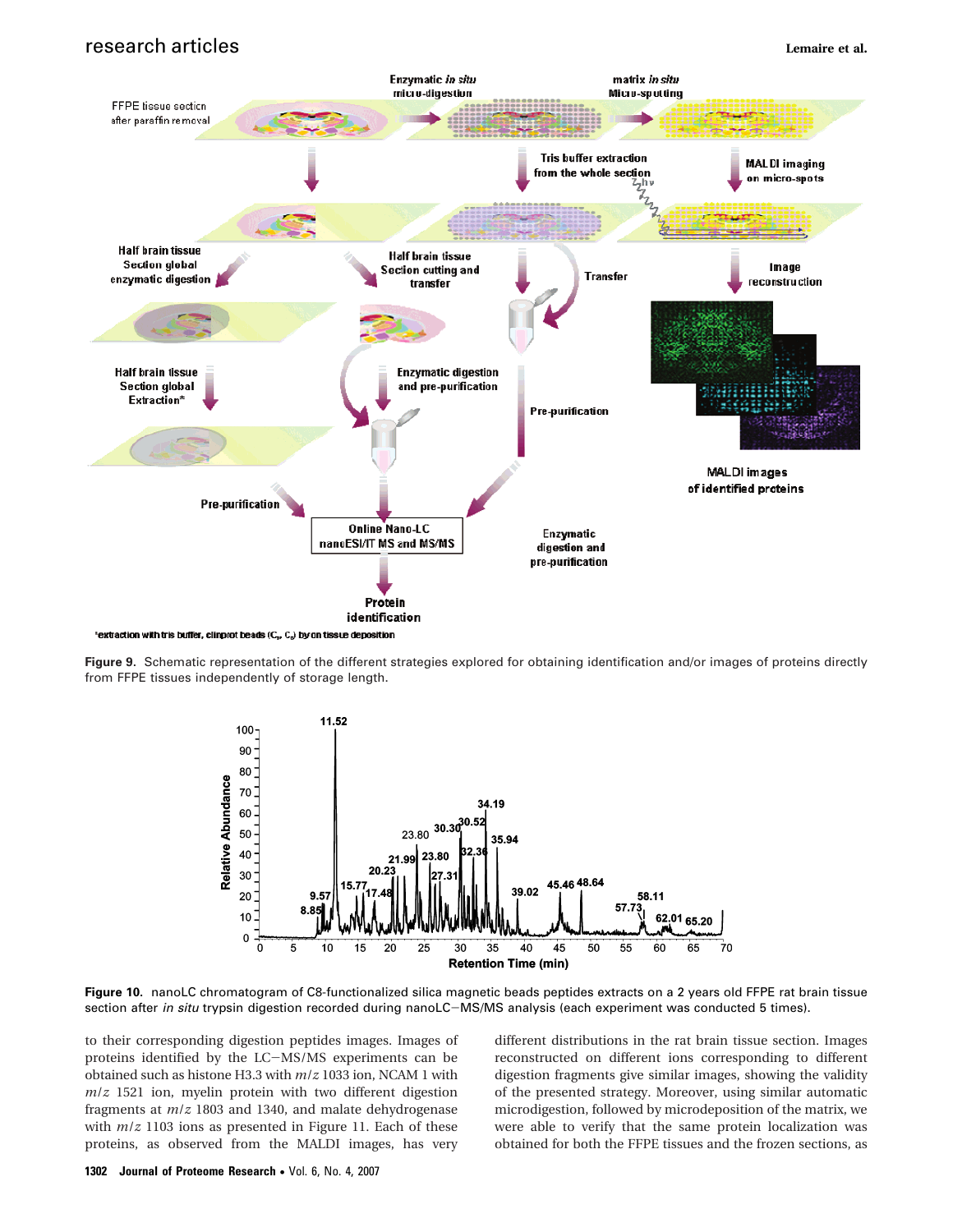# *Analysis of Formalin-Fixed, Paraffin-Embedded Tissue Sections* research articles

**Table 1.** Table of Proteins Matching by Interrogation of Swiss-Prot Databank Based on the Whole Protein Digestion Data Obtained by Direct MALDI Analysis of in Situ Digestion of the Whole Tissue Section of a 2 year Old FFPE Rat Brain Tissue<sup>a</sup>

| measured $m/z$<br>direct<br><b>MALDI</b><br>analysis | calculated $m/z$<br>identified<br>in ESI | $\%$<br>variation | protein                               | accession<br>number | mass<br>(Da) | match<br>score | moledular<br>function                                       | subcellular<br>location              |
|------------------------------------------------------|------------------------------------------|-------------------|---------------------------------------|---------------------|--------------|----------------|-------------------------------------------------------------|--------------------------------------|
| 1016.2                                               | 1015.5                                   | 0.06              | Enolase                               | P04764              | 46967        | 173            | Enzyme                                                      | Cytoplasm                            |
| 1033.0                                               | 1032.6                                   | 0.04              | Histone H3.3                          | P84245              | 15187        | 71             |                                                             | Nuclear                              |
| 1144.1                                               | 1144.6                                   | 0.04              | Tubulin $\beta$ Chain                 | P69897              | 49639        | 433            | Structural protein                                          | Microtubule                          |
| 1188.9                                               | 1188.6                                   | 0.02              | Actin                                 | P60711              | 41710        | 312            | Cell mobility                                               | Cytoplasm                            |
| 1303.8                                               | 1303.6                                   | 0.01              | $Na+ / K+$ Transporting<br>aptase     | P06687              | 111620       | 282            | Enzyme                                                      | Cytoplasm                            |
| 1340.0                                               | 1339.7                                   | 0.02              | Malate dehydrogenase                  | O88989              | 36461        | 152            | Enzyme                                                      | Cytoplasm                            |
| 1370.0                                               | 1369.7                                   | 0.02              | GLyceraldehyde 3P<br>dehydrogenase    | P04797              | 35682        | 134            | Enzyme                                                      | Cytoplasm                            |
| 1394.2                                               | 1393.7                                   | 0.03              | Neurofilament triplet L               | P19527              | 61167        | 145            | Maintenance of neuronal caliber                             | Cytoskeleton, nuclear<br>envelope    |
| 1490.1                                               | 1490.7                                   | 0.04              | Protein kinase C inhibitor<br>protien | P63102              | 27754        | 111            | Intracellular signaling, signal<br>transduction, cell cycle | Cytoplasm                            |
| 1516.1                                               | 1516.1                                   | 0.00              | HSC 71 kDa                            | P63018              | 70827        | 295            | Molecular chaperone                                         | Cytoplasm                            |
| 1520.0                                               | 1519.1                                   | 0.02              | Neural cell adhesion<br>molecular     | P13596              | 94599        | 67             |                                                             |                                      |
| 1548.6                                               | 1548.7                                   | 0.00              | Elongation factor $1-\alpha$          | P62630              | 50082        | 62             |                                                             | Nuclear                              |
| 1616.0                                               | 1615.8                                   | 0.01              | Syntaxin $1\beta$                     | P61265              | 33224        | 63             | Regulating protein                                          | Cytoplasm and<br>membrane associated |
| 1621.1                                               | 1621.8                                   | 0.04              | Triosephosphate<br>isomerase          | P48500              | 26773        | 48             | Enzyme                                                      | Cytoplasm                            |
| 1683.6                                               | 1683                                     | 0.01              | Phospho glycerate<br>mutase 1         | P25113              | 28497        | 55             | $\overline{\phantom{0}}$                                    | Cytosol                              |
| 1748.0                                               | 1747.8                                   | 0.01              | Fructose biphosphate<br>aldolase      | P05065              | 39196        | 113            | Enzyme                                                      | Cytoplasm                            |
| 1759.8                                               | 1759.8                                   | 0.00              | Histone H2B                           | O00715              | 13851        | 109            |                                                             | Nuclear                              |
| 1770.6                                               | 1770.8                                   | 0.01              | Neurofilament triplet M               | P12839              | 95603        | 51             | Maintenance of neuronal<br>caliber                          | Cytoskeleton, nuclear<br>envelope    |
| 1804.7                                               | 1804.9                                   | 0.01              | Myelin basic protein S                | P02688              | 14071        | 172            |                                                             |                                      |
| 1830.3                                               | 1829.9                                   | 0.02              | DRP <sub>2</sub>                      | P47942              | 62239        | 231            | Axon elaboraton                                             | Membrnae associated                  |
| 1884.5                                               | 1893.9                                   | 0.03              | Internexin                            | P23565              | 56082        | 180            | Maintenance of neuronal<br>caliber                          | Cytoskeleton, nuclear<br>envelope    |

*<sup>a</sup>* Results include protein score and percentage of sequence coverage.



**Figure 11.** MALDI molecular images reconstructed from the data recorded on the 2 years old FFPE rat brain tissue section after microspotted in situ trypsin digestion followed by extraction, performed on MALDI-TOF/TOF using HCCA as matrix, and compared to rat brain picture and morphology (each experiment was conducted 5 times).

shown for  $m/z$  1103 ion repartition corresponding to a digestion peptide of malate dehydrogenase protein.

## **Discussion**

FFPE is so far the most convenient method for pathologist to conserve samples in hospital tissue banks. However, FFPE

induces proteins cross-linking and provokes difficulties for MALDI direct analysis. Moreover, cross-linking continues in time; thus, different analytical strategies must be developed. For conservation time below 1 year, direct analysis remains possible, but notable loss in resolution and signal are observed especially for higher mass proteins. When the 2,4-DNPH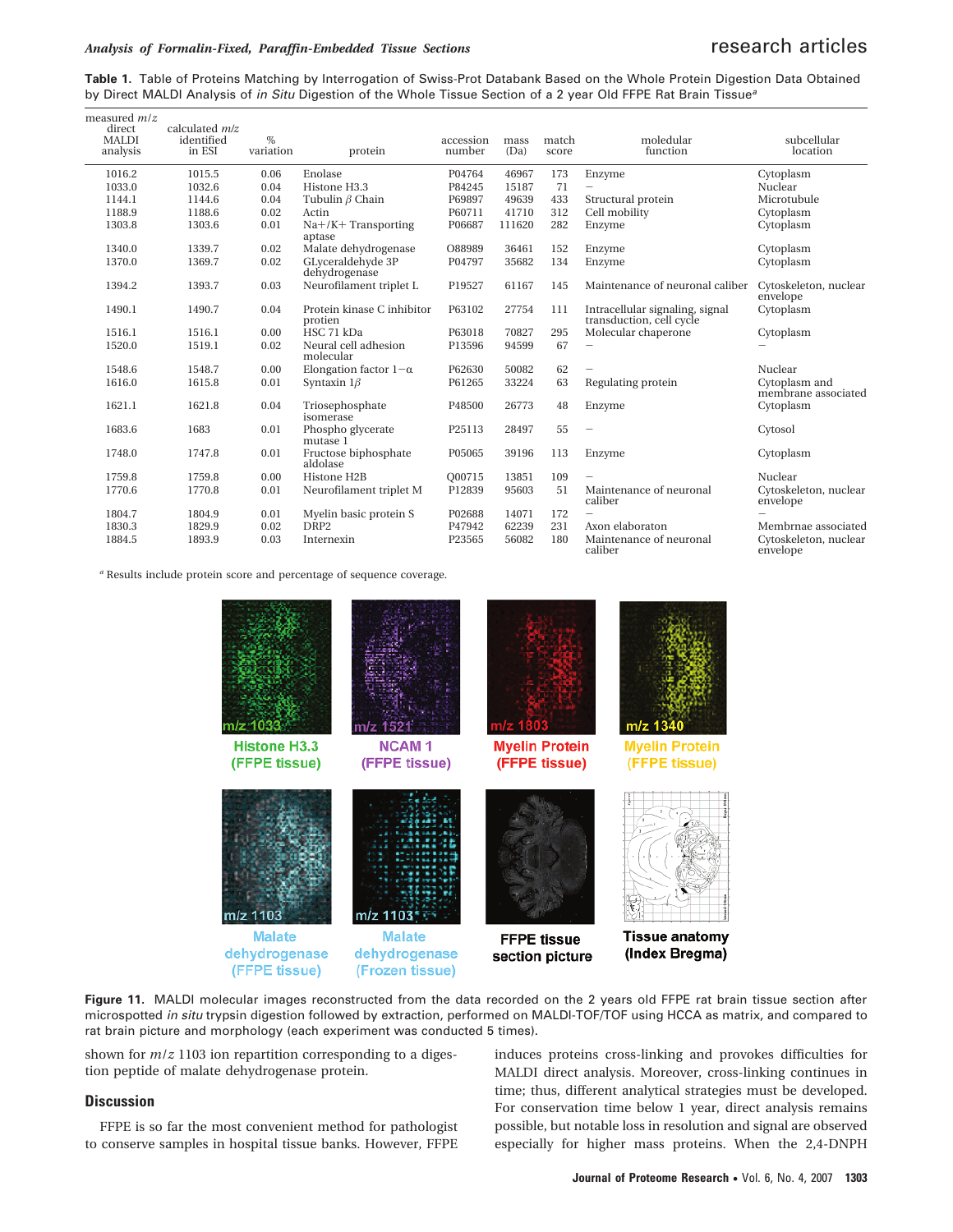# **research articles Lemaire et al. Lemaire et al.**

reactive matrix is used, signal of peptides (less than 5 kDa) can be retrieved with a normal resolution. When 2,4-DNPH reactive matrix is mixed with HCCA, very good matrix crystallization patterns are obtained, and MALDI imaging of the peptides/ proteins can be directly performed on such tissues, with comparable results to those of frozen conserved samples.

For longer stored tissue  $(>1$  year), very few signals were obtained from the FFPE tissues, and another strategy was developed based on tissue enzymatic digestion. This approach gave abundant signal for MALDI direct analysis of 2 years old FFPE rat brain tissues and was shown to be compatible with classical histology colorations. Protein identification was also possible by extraction after the digestion and analysis by LC-MS/MS. "MALDI-MS enzyme assisted direct analysis" allowed the detection of many proteins with different subcellular location, biological activities, or molecular mass including high molecular weight compounds. By combining enzymatic cleavage on tissue with high-accuracy automatic spotting of enzyme and matrix, and ESI identification of peptides/proteins, we performed for the first time MALDI imaging on 2 years old archived FFPE rat brain tissues and successfully obtained the expected localization of several identified proteins. The localization of various proteins on frozen tissue is identical when compared to that of proteins on FFPE tissue as in the case of malate dehydrogenase.

These results provide access to archived tissues for proteomic studies using MALDI-MS direct analysis and imaging experiments for localization of a large number of compounds in a single experiment.

**Abbreviations:** FFPE, formalin-fixed, paraffin-embedded; nanoLC, nanoflow liquid chromatography; OCT, optimal cutting temperature compound; MALDI, matrix-assisted laser desorption/ionisation; MS, mass spectrometry; DNPH, 2,4 dinitrophenylhydrazine; HCCA, α-cyano-4-hydroxycinnamic acid; SA, sinapinic acid; ITO, indium teen oxide.

**Acknowledgment.** Supported by grants from Centre National de la Recherche Scientifique (CNRS), Ministère de L'Education Nationale, de L'Enseignement Supérieur et de la Recherche (ACI Jeunes Chercheurs ACI JC4074 to I. Fournier), the Canadian Institutes of Health Research (CIHR to R. Day). The authors thank A. Page, D. Bonnel, and L. Venel for their technical collaborations. Also supported by a collaboration agreement between Bruker Daltonics GmbH and the Laboratoire de Neuroimmunologie des Annélides. The authors also sincerely thank Mr. W. Amoyal (Disruptive Technology, France) for his collaboration in this project through access to MALDI Sun Collect Spotter. Sincere thanks are also due to Dr. A. Woods (NIDA, Baltimore, MD) for her critical reading of the manuscript.

## **References**

- (1) Hillenkamp, F.; Karas, M.; Beavis, R. C.; Chait, B. T. Matrixassisted laser desorption/ionization mass spectrometry of biopolymers. *Anal. Chem.* **<sup>1991</sup>**, *<sup>63</sup>* (24), 1193A-1203A.
- Karas, M.; Hillenkamp, F. Laser desorption ionization of proteins with molecular masses exceeding 10,000 daltons. *Anal. Chem.* **<sup>1988</sup>**, *<sup>60</sup>* (20), 2299-2301.
- (3) Tanaka, K.; Waki, H.; Ido, Y.; Akita, S.; Yoshida, Y.; Yohida, T. Protein and polymer analyses up to *m*/*z* 100,000 by laser ionization time-of-flight mass spectrometry. *Rapid Commun.*
- *Mass Spectrom.* **<sup>1988</sup>**, *<sup>2</sup>* (8), 151-153. (4) Caprioli, R. M.; Farmer, T. B.; Gile, J. Molecular imaging of biological samples: localization of peptides and proteins using MALDI-TOF MS. *Anal. Chem.* **<sup>1997</sup>**, *<sup>69</sup>* (23), 4751-4760.
- (5) Chaurand, P.; Schwartz, S. A.; Caprioli, R. M. Profiling and imaging proteins in tissue sections by MS. *Anal. Chem.* **<sup>2004</sup>**, *<sup>76</sup>* (5), 87A-93A.
- (6) Stoeckli, M.; Chaurand, P.; Hallahan, D. E.; Caprioli, R. M. Imaging mass spectrometry: a new technology for the analysis of protein expression in mammalian tissues. *Nat. Med.* **<sup>2001</sup>**, *<sup>7</sup>* (4), 493- 496.
- (7) Bunch, J.; Clench, M. R.; Richards, D. S. Determination of pharmaceutical compounds in skin by imaging matrix-assisted laser desorption/ionisation mass spectrometry. *Rapid Commun. Mass Spectrom.* **<sup>2004</sup>**, *<sup>18</sup>* (24), 3051-3060.
- (8) Fournier, I.; Day, R.; Salzet, M. Direct analysis of neuropeptides by in situ MALDI-TOF mass spectrometry in the rat brain. *Neuroendocrinol. Lett.* **<sup>2003</sup>**, *<sup>24</sup>* (1-2), 9-14.
- (9) Li, L.; Garden, R. W.; Sweedler, J. V. Single-cell MALDI: a new tool for direct peptide profiling. *Trends Biotechnol.* **2000**, *18* (4),  $151 - 160.$
- (10) Luxembourg, S. L.; Mize, T. H.; McDonnell, L. A.; Heeren, R. M. High-spatial resolution mass spectrometric imaging of peptide and protein distributions on a surface. *Anal. Chem.* **2004**, *76* (18), <sup>5339</sup>-5344.
- (11) Rohner, T. C.; Staab, D.; Stoeckli, M. MALDI mass spectrometric imaging of biological tissue sections. *Mech. Ageing Dev.* **2005**, *126*  $(1), 177-185.$
- (12) Rubakhin, S. S.; Jurchen, J. C.; Monroe, E. B.; Sweedler, J. V. Imaging mass spectrometry: fundamentals and applications to drug discovery. *Drug Discovery Today* **<sup>2005</sup>**, *<sup>10</sup>* (12), 823-837.
- (13) Spengler, B.; Hubert, M. Scanning microprobe matrix-assisted laser desorption ionization (SMALDI) mass spectrometry: instrumentation for sub-micrometer resolved LDI and MALDI surface analysis. *J. Am. Soc. Mass Spectrom.* **<sup>2002</sup>**, *<sup>13</sup>* (6), 735- 748.
- (14) Chaurand, P. L.; K. B.; Stathopoulos, G.; Caprioli, R. M. Profiling and imaging mass spectrometry on thin sections from solvent preserved tissue specimens. *Proceedings of the 53rd Annual Conference on Mass Spectrometry and Allied Topics,* San Antonio, Tx, June 5-9, 2005.
- (15) Kruse, R.; Sweedler, J. V. Spatial profiling invertebrate ganglia using MALDI MS. *J. Am. Soc. Mass Spectrom.* **<sup>2003</sup>**, *<sup>14</sup>* (7), 752- 759.
- (16) Jaremko, M.; Justenhoven, C.; Abraham, B. K.; Schroth, W.; Fritz, P.; Brod, S.; Vollmert, C.; Illig, T.; Brauch, H. MALDI-TOF MS and TaqMan assisted SNP genotyping of DNA isolated from formalinfixed and paraffin-embedded tissues (FFPET). *Hum. Mutat.* **2005**, *<sup>25</sup>* (3), 232-238.
- (17) Crockett, D. K.; Lin, Z.; Vaughn, C. P.; Lim, M. S.; Elenitoba-Johnson, K. S. Identification of proteins from formalin-fixed paraffin-embedded cells by LC-MS/MS. *Lab. Invest.* **2005**, *85* (11), <sup>1405</sup>-1415.
- (18) Hood, B. L.; Darfler, M. M.; Guiel, T. G.; Furusato, B.; Lucas, D. A.; Ringeisen, B. R.; Sesterhenn, I. A.; Conrads, T. P.; Veenstra, T. D.; Krizman, D. B. Proteomic analysis of formalin-fixed prostate cancer tissue. *Mol. Cell. Proteomics* **<sup>2005</sup>**, *<sup>4</sup>* (11), 1741-1753.
- (19) Palmer-Toy, D. E.; Krastins, B.; Sarracino, D. A.; Nadol, J. B., Jr.; Merchant, S. N. Efficient method for the proteomic analysis of fixed and embedded tissues. *J. Proteome Res.* **<sup>2005</sup>**, *<sup>4</sup>* (6), 2404- 2411.
- (20) Ahram, M.; Flaig, M. J.; Gillespie, J. W.; Duray, P. H.; Linehan, W. M.; Ornstein, D. K.; Niu, S.; Zhao, Y.; Petricoin, E. F., III; Emmert-Buck, M. R. Evaluation of ethanol-fixed, paraffin-embedded tissues for proteomic applications. *Proteomics* **<sup>2003</sup>**, *<sup>3</sup>* (4), 413- 421.
- (21) Mouledous, L.; Hunt, S.; Harcourt, R.; Harry, J.; Williams, K. L.; Gutstein, H. B. Navigated laser capture microdissection as an alternative to direct histological staining for proteomic analysis of brain samples. *Proteomics* **<sup>2003</sup>**, *<sup>3</sup>* (5), 610-615.
- (22) Shi, S. R.; Liu, C.; Balgley, B. M.; Lee, C.; Taylor, C. R. Protein extraction from formalin-fixed, paraffin-embedded tissue sections: quality evaluation by mass spectrometry. *J. Histochem. Cytochem.* **<sup>2006</sup>**, *<sup>54</sup>* (6), 739-743.
- (23) Hood, B. L.; Conrads, T. P.; Veenstra, T. D. Mass spectrometric analysis of formalin-fixed paraffin-embedded tissue: unlocking the proteome within. *Proteomics* **<sup>2006</sup>**, *<sup>6</sup>* (14), 4106-4114.
- (24) Hood, B. L.; Conrads, T. P.; Veenstra, T. D. Unravelling the proteome of formalin-fixed paraffin-embedded tissue. *Briefings Funct. Genomics Proteomics* **<sup>2006</sup>**, *<sup>5</sup>* (2), 169-175.